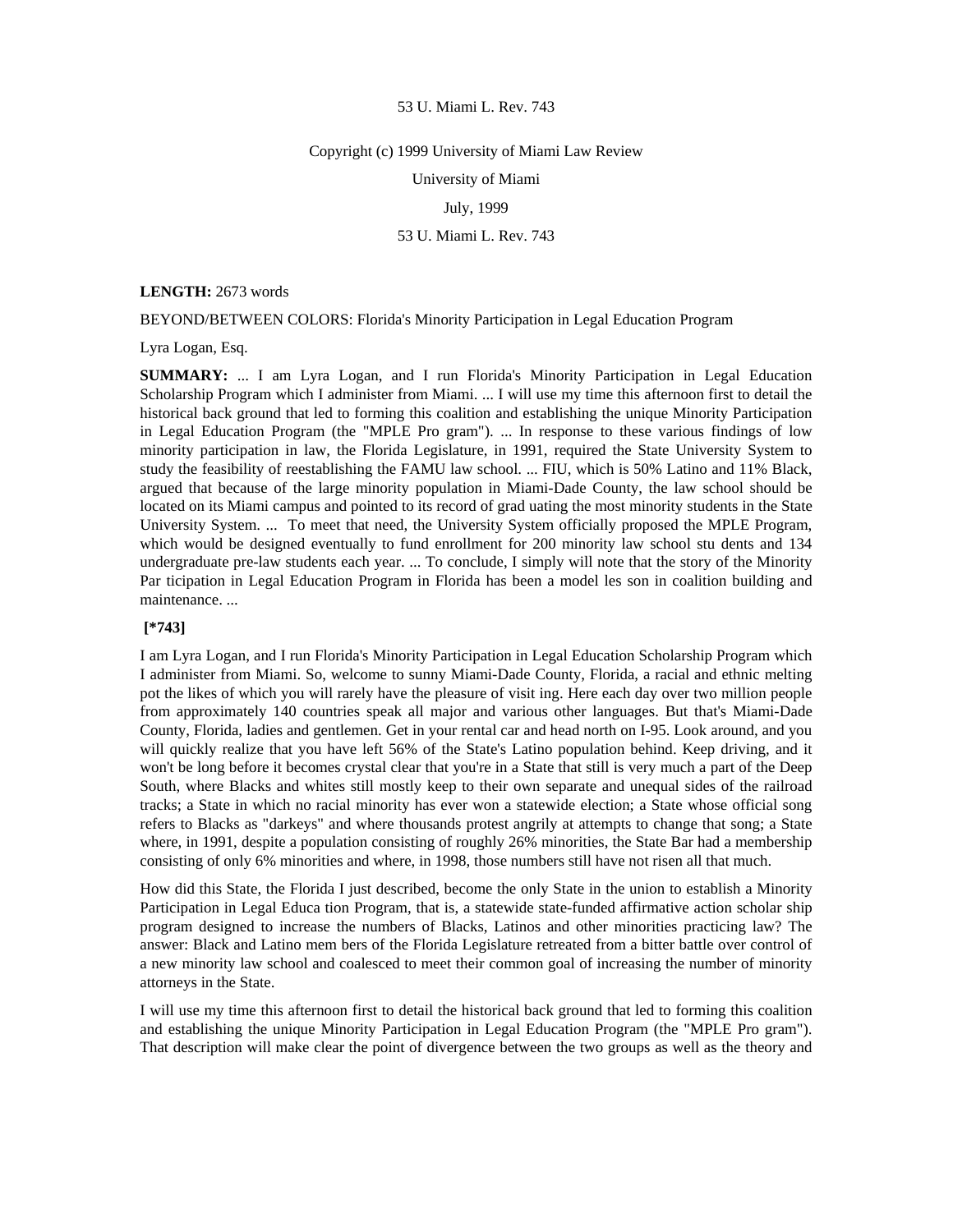realities that bind them. Then I'll talk about the changing political landscape in Florida which in its various mutations has supported the coalition. That discus sion will lead me to talk about the dangers the coalition and Program **[\*744]** face in the future and the lessons progressives should draw from this entire experience.

Now, I will provide some necessary historical background. Many would say that this story began over thirty years ago when the State closed the law school at historically Black Florida A&M University (FAMU). In June 1964, Florida's State University System examined legal education in Florida and determined that three actions would help the University System meet an anticipated increase in demand for law yers. Those three actions were: (1) to expand the size of the all white University of Florida Law School; (2) to close the all Black FAMU Law School, purportedly for failure to graduate a significant number of stu dents who would later be admitted to the Bar; and (3) to create instead a law school at predominantly white Florida State University (FSU).

In keeping with that plan, in 1965, the all-white Florida Legislature transferred the FAMU Law School funds to FSU to begin the law school there. n1 Needless to say, many Blacks and others called the move racist, unjustified, and unfair. Notwithstanding those expressed sentiments, FSU's law school began operating in 1966, and FAMU's law enrollment was phased out by 1968.

The next relevant action took place when the State University Sys tem reviewed statewide public legal education again in 1985 and 1990. In both reviews, the State University System found that Florida had a sufficient number of lawyers to meet its needs but that minority partici pation in legal education and in the legal profession was seriously lim ited: the Board estimated that 4% of lawyers were minorities; 3% Latino and 1% Black. Due to other more pressing public university con cerns, however, the Board listed minority under-participation in legal education as a lower overall priority for the 1990's and beyond, but did commit to seek options for addressing the shortage.

The next relevant event occurred when Florida's Supreme Court formed a Racial and Ethnic Bias Study Commission. In 1990, that Commission published the first part of its study entitled Where the Injured Fly for Justice, n2 a report and recommendations focusing on the broad issue of reforming practices which impede the administration of justice. The study listed the critical shortage of minority law students, attorneys and judges as a major impediment to the fair dispensation of justice to minorities in Florida.

In response to these various findings of low minority participation in law, the Florida Legislature, in 1991, required the State University **[\*745]** System to study the feasibility of reestablishing the FAMU law school. n3 The State University System presented the results of the study in a December 1991 report. n4 The report determined that the new law school would cost more than \$ 25 million to start and \$ 8 million to run each year. The report further found that, once begun, the new school would not graduate candidates who could sit for the Florida Bar Exam for sev eral years. The report, therefore, also suggested more immediate options to respond to the under-representation of minorities. One of those options was creation of the MPLE Program.

Little else happened until the State Legislature's 1993 session, dur ing which Florida International University (FIU), regarded by some as the State's "Hispanic" university, began its own campaign for control of the proposed new minority law school. The resulting competition between FIU and FAMU spurred a racially tinged fight between Black and Latino legislators.

FAMU, which is 90% Black, argued that in fairness it should get its law school back and pointed to its successes at educating Black profes sionals. The State's Black legislators, who are approximately 1/4 of the Legislature's Democrats, supported FAMU and leaned heavily on white Democrats to do the same.

FIU, which is 50% Latino and 11% Black, argued that because of the large minority population in Miami-Dade County, the law school should be located on its Miami campus and pointed to its record of grad uating the most minority students in the State University System. All Latino legislators but one, all of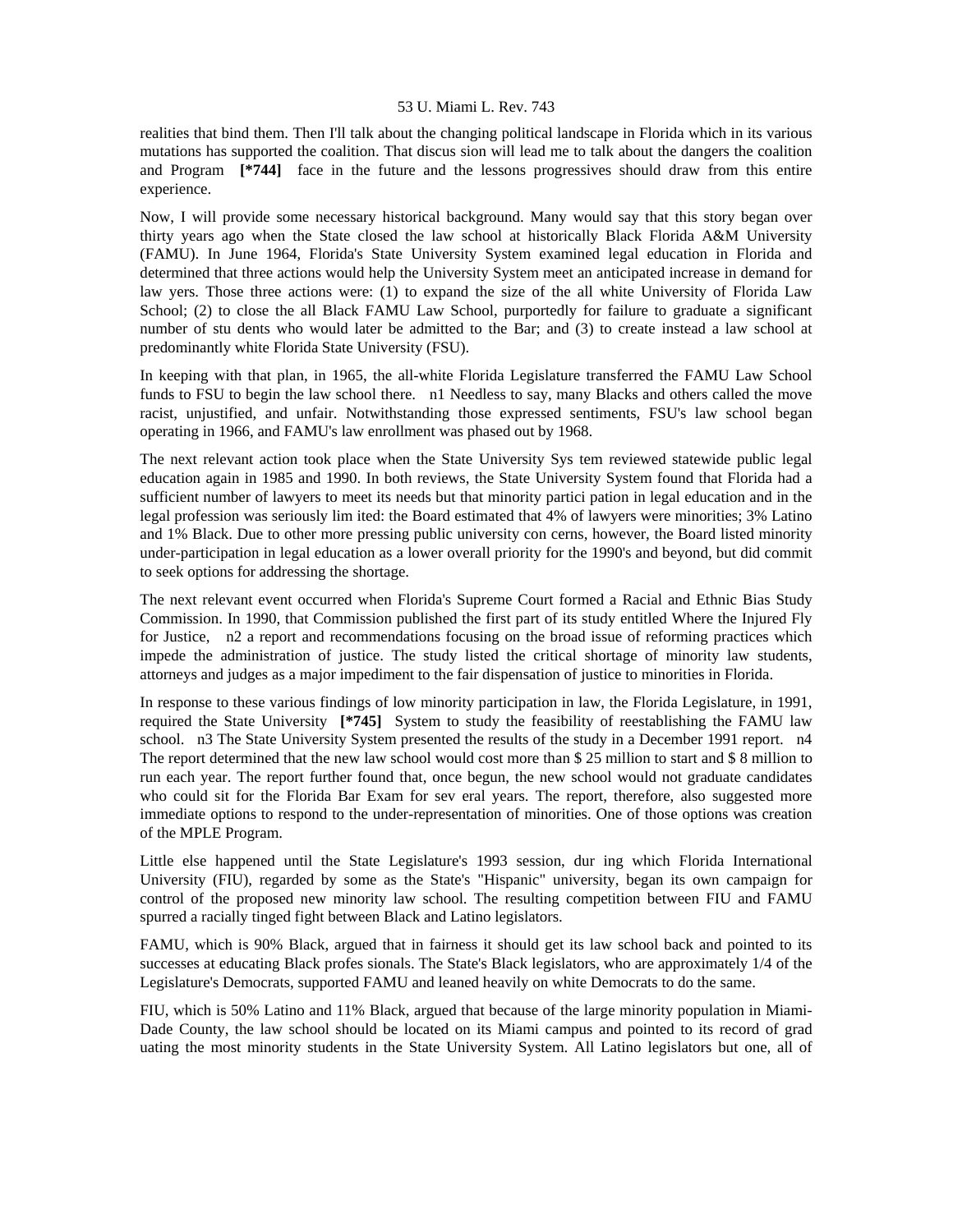whom were from Miami and made up approximately 13% of the Legislature's Republican party, supported FIU and had the backing of most other Republicans. Thus the partisan and racially divisive battle raged but was left unresolved.

A major event occurred in September 1993, when the State Univer sity System adopted its 1993-1998 Five Year Master Plan, a great por tion of which dealt with legal education. In the Plan, the University System rejected the new law school proposal, noting that the State already had six accredited law schools, with applications down at five of them, and also had one of the highest lawyer-to-population ratios in the nation. It decided though, that, while Florida's taxpayers should not be asked to pay to produce more lawyers via a new school, the State needed more minority lawyers and judges. To meet that need, the University System officially proposed the MPLE Program, which would be **[\*746]** designed eventually to fund enrollment for 200 minority law school stu dents and 134 undergraduate pre-law students each year.

Finally, during the State Legislature's 1994 session, even while FIU and FAMU continued to bicker over a school few actually thought the State needed or could afford, a Black legislator in the House and a Latino Senator sponsored a bipartisan, biracial compromise bill to create the MPLE Program and begin immediately to address the shortage of minorities in law. n5 The bill passed the Senate and the House and the Governor signed it into law.

What I have just described for you is an experience that began as divisive competition but eventually resolved itself through a dual com munity coalition that positively affected the making of social policy. The legal education coalition between Florida's Latino and Black com munities successfully launched and survives for at least three main reasons.

One reason the Black/Latino coalition succeeds is that the two groups found common ground. They temporarily put aside individual desires and began to work toward a shared and widely supported ulti mate goal that lends itself to joint attainment. That goal is to use the State to help increase the numbers of minorities in the legal profession.

Another reason the Black/Latino coalition succeeds is that, for at least 1993-98, the State could not justify giving either group the law school it initially sought. The State University System rejected a new law school as unnecessary and too costly, recommending instead that the State direct its scarce resources to more pressing undergraduate educa tional concerns.

I should note that, despite the University System's rejection, at any time the Legislature could have forced the issue, approved a school and sent the matter to the Governor for review. But, since Governors rarely approve education expenditures the University System has not requested, Governor Lawton Chiles likely would have vetoed plans for a new law school, particularly in view of the cost.

If the State had decided to give a school to one group, the coalition obviously would not have been necessary; one group simply would have triumphed, perhaps to the detriment of the other. The State's refusal to give either community a school forced the groups to work together or each walk away with nothing as they had done in 1993.

Another reason the Black/Latino coalition succeeds in maintaining the Program is that the coalition and the Program have existed in a sup **[\*747]** portive, though dynamic, political climate. The Program was created in 1994 by affirmative vote of a Democratic controlled House and an even split Senate, with the support of a Democratic Governor who has recom mended the Program in his proposed budget every year since.

Each year since creation, the Program has had to endure the Legis lature's budget review process in order to receive continued funding. The interesting part of the story is that the reviewing Legislature has changed twice since initial approval, after the elections every other year. During the 1995 and 1996 Legislative sessions, Democrats retained control of the House, but Republicans took the lead in the Senate. In 1997 and 1998, Republicans controlled both the Senate and the House.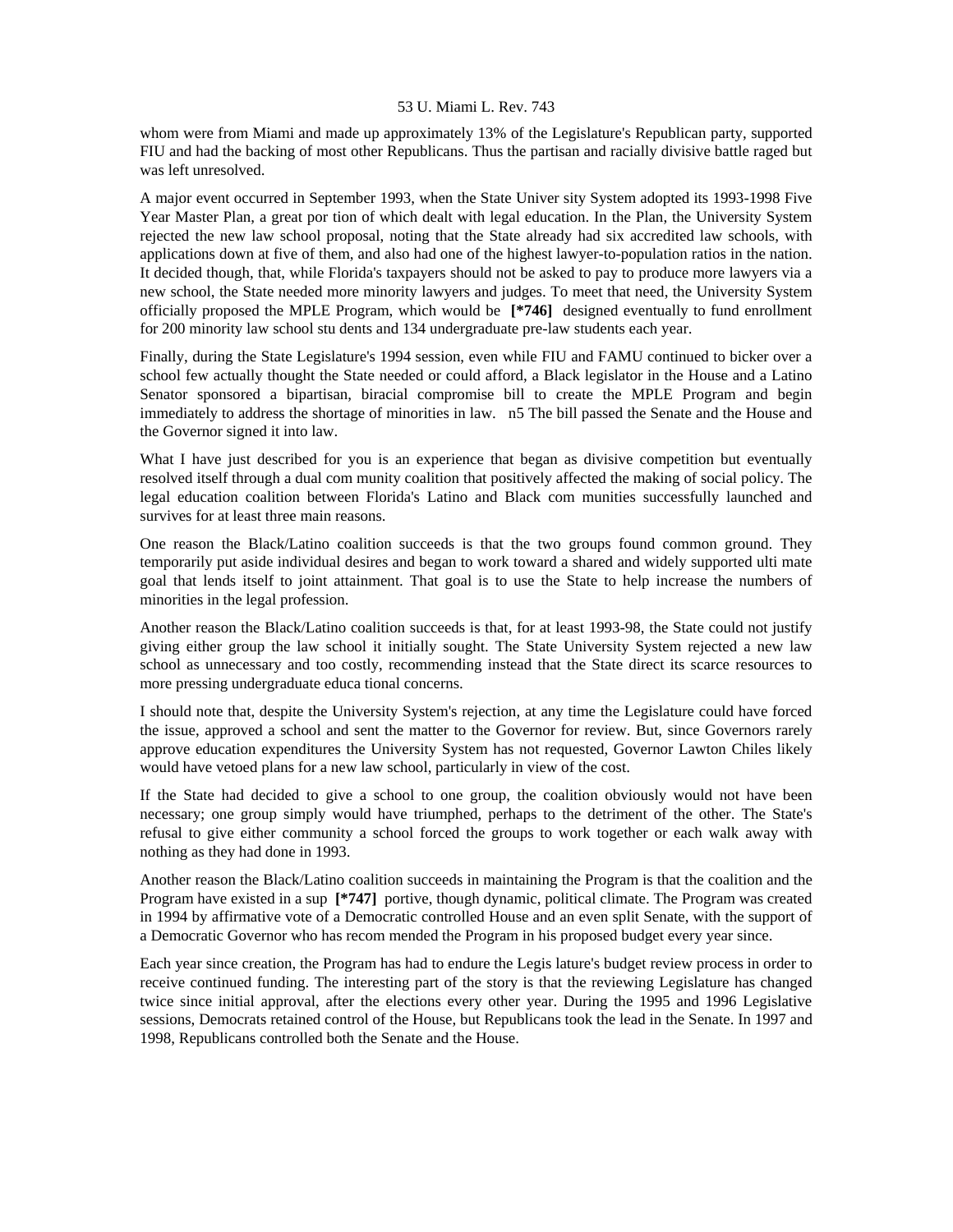Naturally, questions arose about the Program's fate after Republi cans took control, since, as we know, the Republican Party generally disfavors affirmative action. The Program has survived, though, in the midst of this change of control largely because of the support of Flor ida's most powerful Latino group, Cuban Americans, most of whom, again, are Republican. They currently are 13% of the Republicans in the State Senate and 14% of the Republicans in the House. To maintain Cuban support, Republicans in Florida often must tolerate ideas, solu tions, coalitions they quickly condemn and combat in other states. For that reason, the Program still could thrive even if, in November 1998, the State elects a Republican Governor to serve with the Republican controlled Legislature, as long as Cuban legislators continue to support the Program.

That brings us to possible future threats to the Black/Latino coali tion for legal education. There are at least three.

One springs from the two groups' main point of divergence: each still wants its own law school. Both FAMU and FIU have told the State University System that a law school is among its top priorities for the five year period from 1998-2003. If the State decides in the future to add a new school, the coalition will fail if the groups again divide and fight fiercely for control. If that battle reheats and intensifies, chances for future alliances on any issue will become more and more remote. Also, if one group gets a school, the other group may well find its under- representation left inadequately addressed.

Another future threat to the Black/Latino coalition is the Florida Civil Rights Initiative, Florida's version of Prop. 209. Proponents have sought to amend the State Constitution to end preferential treatment in public education, employment, and contracting, through both the citi zen's initiative and the Constitution Revision Commission processes. A newspaper recently opined that the Republican party asked the propo nents to table the issue so that it will not be a part of the 1998 gubernato **[\*748]** rial campaign. Many feel they will revive the crusade shortly after the governor's race concludes. If they succeed in winning a constitutional preferential treatment ban, the MPLE Program as presently operated will likely end.

Another future threat to the Program is a possible federal constitu tional challenge. Many in higher education say Florida is ripe for legal challenge because of its demographics and its numerous race-based pro grams. As we all know, the Podberesky n6 and Hopwood n7 cases make race-based programs hard to defend. The holdings in those cases already have caused the Florida Bar Foundation to modify a program which provided law school scholarships to Black students. After Hop wood, the Foundation reviewed its program and decided no longer to limit the program to Blacks. If the MPLE Program is challenged, a court may find that it violates constitutional law.

To conclude, I simply will note that the story of the Minority Par ticipation in Legal Education Program in Florida has been a model les son in coalition building and maintenance. It shows how two minority groups can stop fighting over limited resources, can acknowledge a common goal and then can pool their power to attain it. It also demon strates the strategic importance of minorities maintaining considerable presence in both major political parties so that changes in control will less likely jeopardize a minority coalition's work.

Today, Florida is a State, and indeed America is a nation, made up mostly of various minority groups. We in those groups must find ways to put differences aside, to pool our strength and to work together more to guarantee that all institutions, including our legal system and our courts, reflect the society in which we live.

### **FOOTNOTE-1:**

n1. S. 346, 1965 Legis. Sess., Chapters 65-309, in Laws of Florida, 1065.